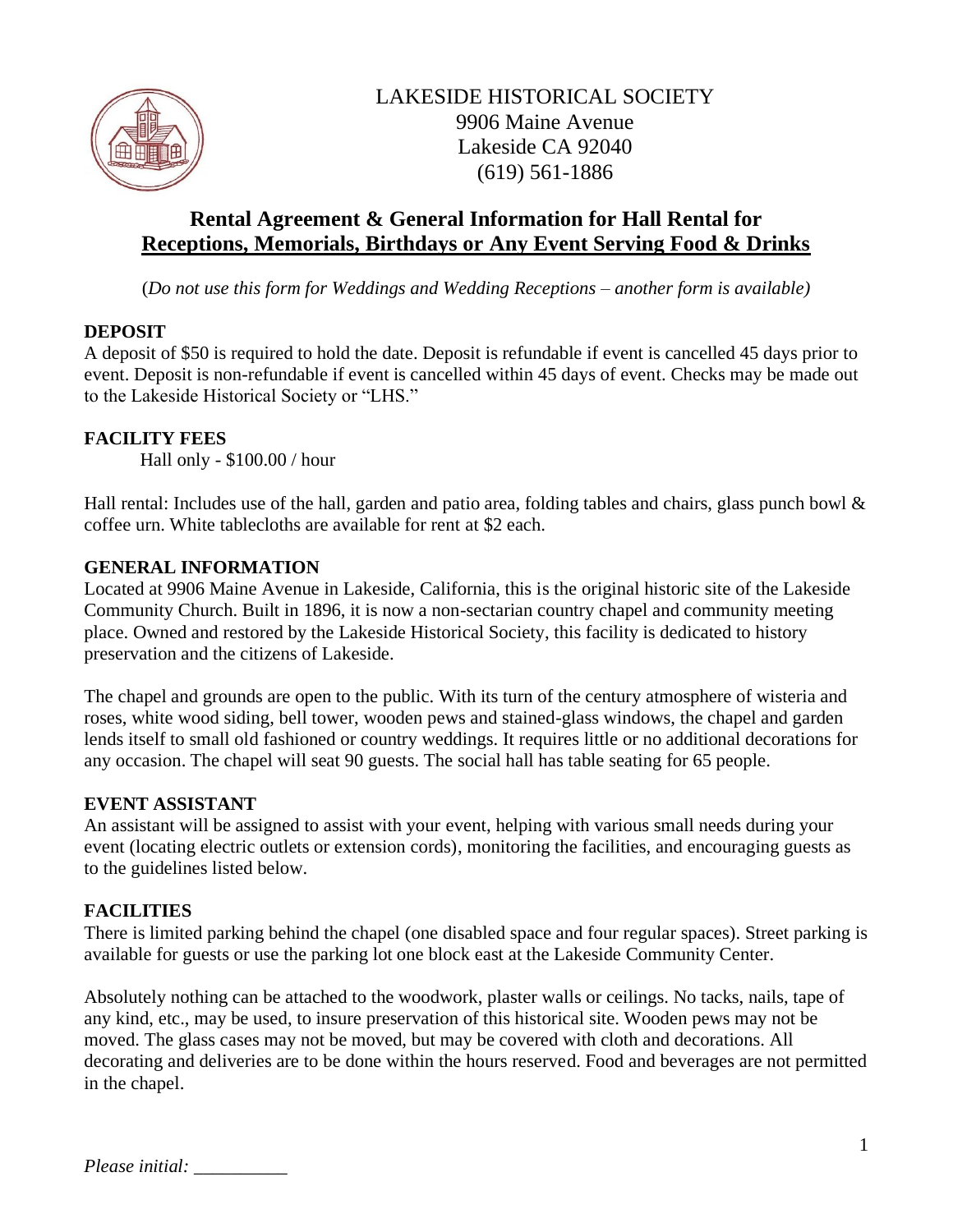No smoking is allowed in the building. The use of hard liquor or illegal substances of any kind are not allowed inside the building or on the grounds. **During the event, champagne, beer (no kegs), and wine are allowed to be served. If champagne, beer, and/or wine are served, the undersigned must pay for security.** It is the undersigned's responsibility to ensure that no underage drinking occurs and to escort any persons abusing alcohol off of the premises.

## **SAFETY**

Children must remain in the care and supervision of their parents or guardians at all times. Open flames are not permitted.

## **CLEAN-UP**

All cleanups, disposing of food, paper products, etc., are the responsibility of the undersigned. Trash bags will be provided. No confetti, glitter, live flower/rose petals, rice or birdseed is allowed. Please clean up spills immediately. The hall must be put back in order under the direction of the event assistant.

It is agreed that the undersigned will be held responsible for repairs or replacement caused by any damage due to accident, theft or vandalism, and will be responsible for all guests, employees, or caterers and their actions during the rental, set-up and clean-up times. The undersigned releases the Lakeside Historical Society from all liabilities arising out of any and all activities engaged in by the participants of this event.

LHS requires all fees to be paid 14 days prior to the event. LHS also reserves the right to cancel this rental agreement and refund payments at any time due to physical or mechanical failure of the building, or natural or civil disasters. The undersigned does not hold LHS responsible if any part of the building is not working due to mechanical failure and must be shut down.